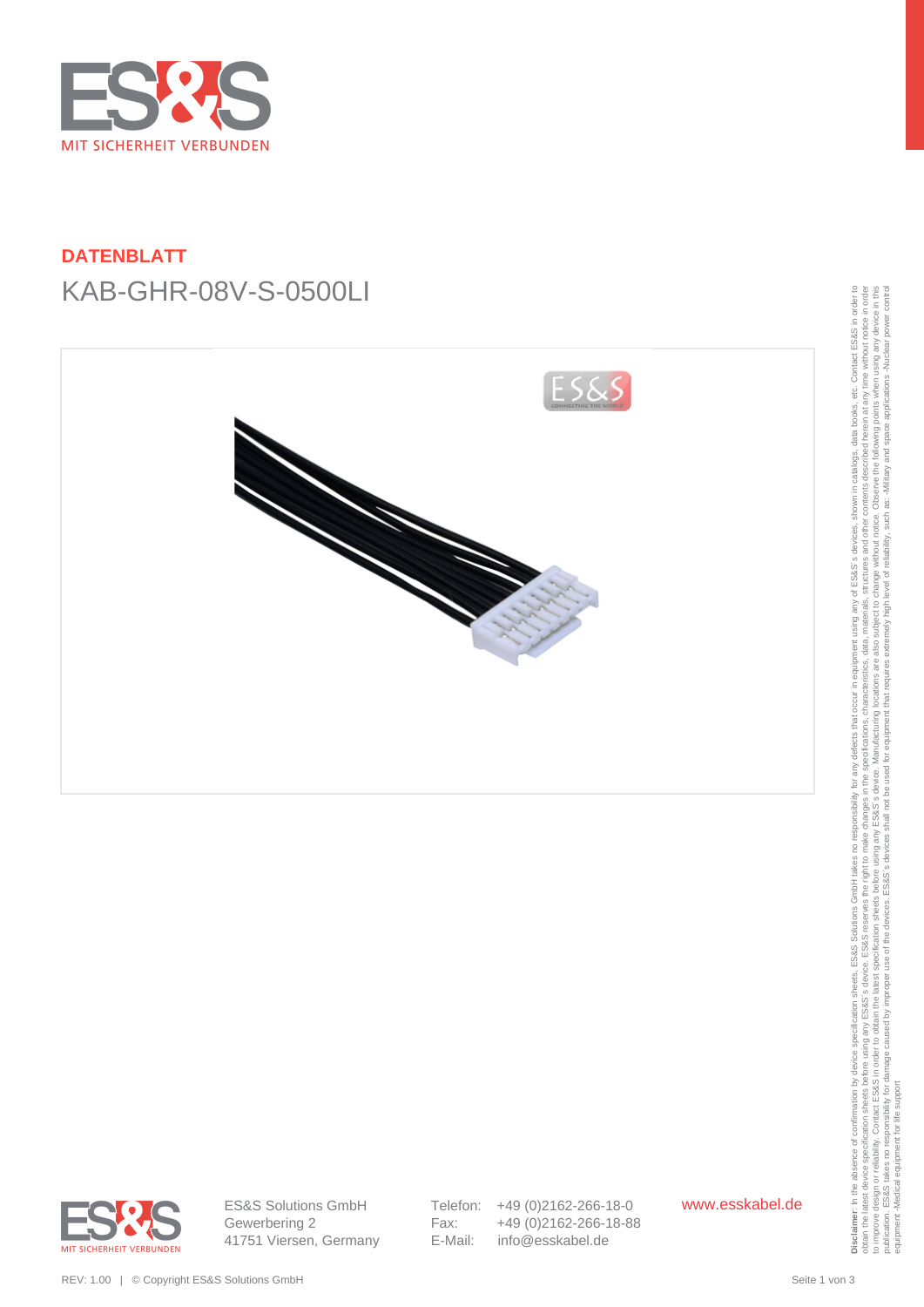

## **DATENBLATT** KAB-GHR-08V-S-0500LI

#### **BESCHREIBUNG**

This wiring harness allows a quick and easy connection between a LED backlight display with a JST connector of the GH series and any other connector. We supply an 8-pin flexible wire with assembled socket housing. The second side of the cable is unprocessed. This cable is particularly suited for samples and small series. series and any one connection. We exaptly an 8-sin fitsdle wire with assembled assistance. The second side of the<br>state is unprocessed. This calibric is used for carriers and smalle since<br>**TECHNICAL SPECIFICATIONS:**<br>
• si

#### **TECHNICAL SPECIFICATIONS:**

- side 1: GHR-08V-S
- side 2: unprozessed
- $8 \times$  black wire, AWG28, L = 500 mm
- **[UL iQ™1061](http://esskabel.de/upload/files/pdf/UL_iQU21221061.pdf)**

#### **ADVANTAGES:**

- available ex stock
- **Exercise customer specific assembly**
- deliverable in different lengths on short notice

We also offer the assembly of this conductor as well as the complete cable ready-for-connection in small quantities. Please contact us for any information. We would be glad to submit you our offer without any obligation.

It supports the following displays and devices: G190ETN01.2\_REV0.0, G190ETN01.4



ES&S Solutions GmbH Gewerbering 2 41751 Viersen, Germany Telefon: +49 (0)2162-266-18-0 Fax: +49 (0)2162-266-18-88 E-Mail: info@esskabel.de

www.esskabel.de